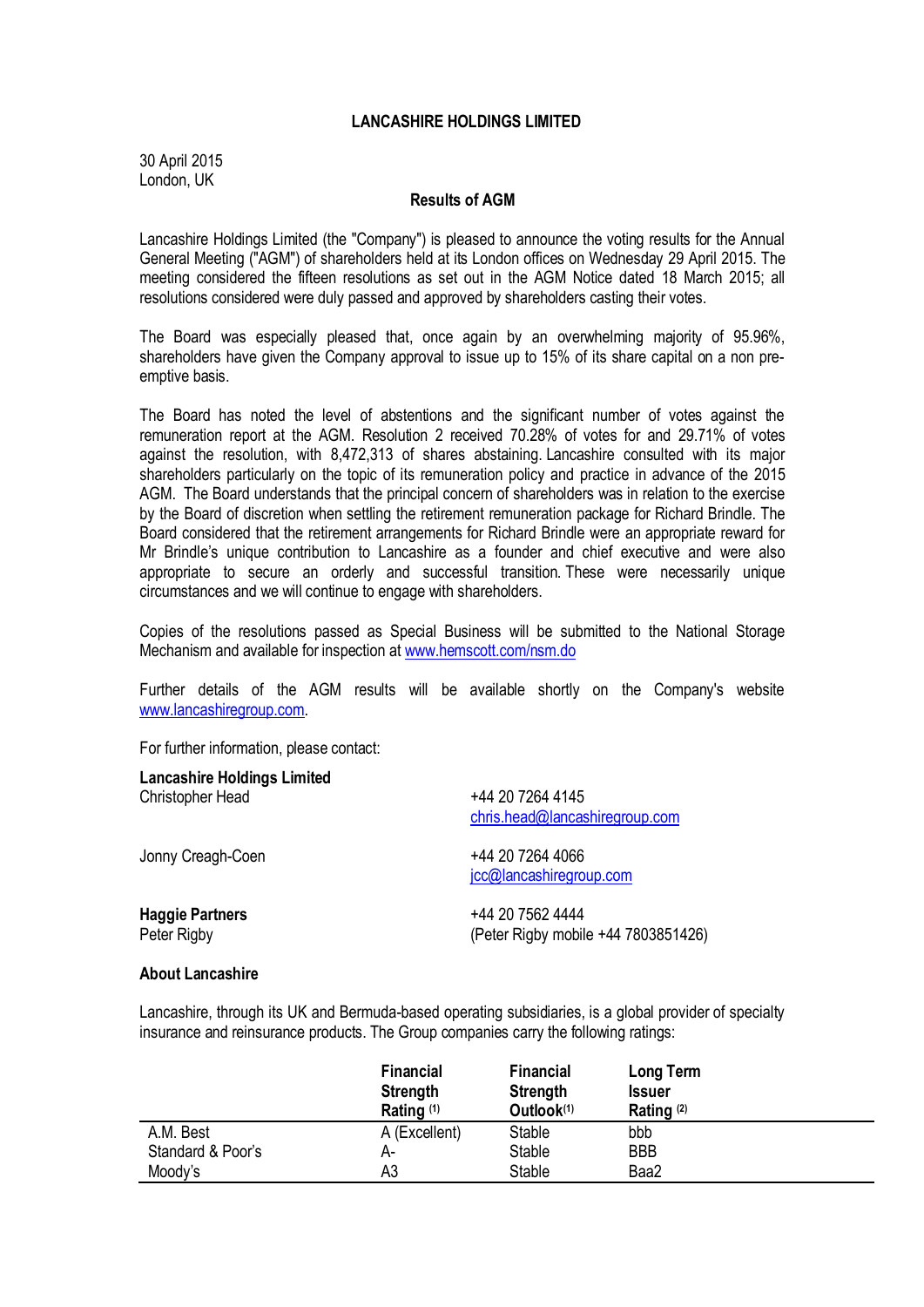(1)Financial Strength Rating and Financial Strength Outlook apply to Lancashire Insurance Company Limited and Lancashire Insurance Company (UK) Limited. (2) Long Term Issuer Rating applies to Lancashire Holdings Limited.

Cathedral benefits from Lloyd's ratings: A.M. Best: A (Excellent); Standard & Poor's: A+ (Strong); and Fitch: AA- (Very Strong).

Lancashire has capital in excess of \$1.5 billion and its common shares trade on the premium segment of the Main Market of the London Stock Exchange under the ticker symbol LRE. Lancashire has its corporate headquarters and mailing address at 29th Floor, 20 Fenchurch Street, London EC3M 3BY, United Kingdom and its registered office at Power House, 7 Par-la-Ville Road, Hamilton HM 11, Bermuda.

For more information on Lancashire and Lancashire's subsidiary and Lloyd's segment, Cathedral Capital Limited ("Cathedral"), visit the Company's website at [www.lancashiregroup.com](http://www.lancashiregroup.com/)

Lancashire Insurance Company Limited is regulated by the Bermuda Monetary Authority in Bermuda.

Lancashire Insurance Company (UK) Limited is authorised by the Prudential Regulation Authority and regulated by the Financial Conduct Authority and the Prudential Regulation Authority in the UK.

Kinesis Capital Management Limited is regulated by the Bermuda Monetary Authority in Bermuda.

Cathedral Underwriting Limited is authorised by the Prudential Regulation Authority and regulated by the Financial Conduct Authority and the Prudential Regulation Authority in the UK. It is also authorised and regulated by Lloyd's.

## **NOTE REGARDING FORWARD-LOOKING STATEMENTS:**

CERTAIN STATEMENTS AND INDICATIVE PROJECTIONS (WHICH MAY INCLUDE MODELED LOSS SCENARIOS) MADE IN THIS RELEASE OR OTHERWISE THAT ARE NOT BASED ON CURRENT OR HISTORICAL FACTS ARE FORWARD-LOOKING IN NATURE INCLUDING, WITHOUT LIMITATION, STATEMENTS CONTAINING THE WORDS "BELIEVES", "ANTICIPATES", "PLANS", "PROJECTS", "FORECASTS", "GUIDANCE", "INTENDS", "EXPECTS", "ESTIMATES", "PREDICTS", "MAY", "CAN", "LIKELY", "WILL", "SEEKS", "SHOULD", OR, IN EACH CASE, THEIR NEGATIVE OR COMPARABLE TERMINOLOGY. ALL SUCH STATEMENTS OTHER THAN STATEMENTS OF HISTORICAL FACTS INCLUDING, WITHOUT LIMITATION, THE GROUP'S FINANCIAL POSITION, LIQUIDITY, RESULTS OF OPERATIONS, PROSPECTS, GROWTH, CAPITAL MANAGEMENT PLANS AND EFFICIENCIES, ABILITY TO CREATE VALUE, DIVIDEND POLICY, OPERATIONAL FLEXIBILITY, COMPOSITION OF MANAGEMENT, BUSINESS STRATEGY, PLANS AND OBJECTIVES OF MANAGEMENT FOR FUTURE OPERATIONS (INCLUDING DEVELOPMENT PLANS AND OBJECTIVES RELATING TO THE GROUP'S INSURANCE BUSINESS) ARE FORWARD LOOKING STATEMENTS. SUCH FORWARD-LOOKING STATEMENTS INVOLVE KNOWN AND UNKNOWN RISKS, UNCERTAINTIES AND OTHER IMPORTANT FACTORS THAT COULD CAUSE THE ACTUAL RESULTS, PERFORMANCE OR ACHIEVEMENTS OF THE GROUP TO BE MATERIALLY DIFFERENT FROM FUTURE RESULTS, PERFORMANCE OR ACHIEVEMENTS EXPRESSED OR IMPLIED BY SUCH FORWARD-LOOKING STATEMENTS.

THESE FACTORS INCLUDE, BUT ARE NOT LIMITED TO: THE GROUP'S ABILITY TO INTEGRATE ITS BUSINESSES AND PERSONNEL; THE SUCCESSFUL RETENTION AND MOTIVATION OF THE GROUP'S KEY MANAGEMENT; THE INCREASED REGULATORY BURDEN FACING THE GROUP, THE NUMBER AND TYPE OF INSURANCE AND REINSURANCE CONTRACTS THAT THE GROUP WRITES OR MAY WRITE; THE GROUP'S ABILITY TO IMPLEMENT SUCCESSFULLY ITS BUSINESS STRATEGY DURING 'SOFT' AS WELL AS 'HARD' MARKETS; THE PREMIUM RATES WHICH MAY BE AVAILABLE AT THE TIME OF SUCH RENEWALS WITHIN THE GROUP'S TARGETED BUSINESS LINES; THE POSSIBLE LOW FREQUENCY OF LARGE EVENTS; POTENTIALLY UNUSUAL LOSS FREQUENCY; THE IMPACT THAT THE GROUP'S FUTURE OPERATING RESULTS, CAPITAL POSITION AND RATING AGENCY AND OTHER CONSIDERATIONS MAY HAVE ON THE EXECUTION OF ANY CAPITAL MANAGEMENT INITIATIVES OR DIVIDENDS; THE POSSIBILITY OF GREATER FREQUENCY OR SEVERITY OF CLAIMS AND LOSS ACTIVITY THAN THE GROUP'S UNDERWRITING, RESERVING OR INVESTMENT PRACTICES HAVE ANTICIPATED; THE RELIABILITY OF, AND CHANGES IN ASSUMPTIONS TO, CATASTROPHE PRICING, ACCUMULATION AND ESTIMATED LOSS MODELS; INCREASED COMPETITION FROM EXISTING ALTERNATIVE CAPITAL PROVIDERS, INSURANCE LINKED FUNDS AND COLLATERALISED SPECIAL PURPOSE INSURERS AND THE RELATED DEMAND AND SUPPLY DYNAMICS AS CONTRACTS COME UP FOR RENEWAL; THE EFFECTIVENESS OF THE GROUP'S LOSS LIMITATION METHODS; THE POTENTIAL LOSS OF KEY PERSONNEL; A DECLINE IN THE GROUP'S OPERATING SUBSIDIARIES' RATING WITH A.M. BEST, STANDARD & POOR'S, MOODY'S OR OTHER RATING AGENCIES; INCREASED COMPETITION ON THE BASIS OF PRICING, CAPACITY, COVERAGE TERMS OR OTHER FACTORS; A CYCLICAL DOWNTURN OF THE INDUSTRY; THE IMPACT OF A DETERIORATING CREDIT ENVIRONMENT FOR ISSUERS OF FIXED INCOME INVESTMENTS; THE IMPACT OF SWINGS IN MARKET INTEREST RATES AND SECURITIES PRICES; A RATING DOWNGRADE OF, OR A MARKET DECLINE IN, SECURITIES IN ITS INVESTMENT PORTFOLIO; CHANGES IN GOVERNMENTAL REGULATIONS OR TAX LAWS IN JURISDICTIONS WHERE THE GROUP CONDUCTS BUSINESS; ANY OF THE GROUP'S BERMUDIAN SUBSIDIARIES BECOMING SUBJECT TO INCOME TAXES IN THE UNITED STATES OR THE UNITED KINGDOM; THE INAPPLICABILITY TO THE GROUP OF SUITABLE EXCLUSIONS FROM THE UK CFC REGIME; AND ANY CHANGE IN THE UK GOVERNMENT OR UK GOVERNMENT POLICY WHICH IMPACTS THE CFC REGIME.

ALL FORWARD-LOOKING STATEMENTS IN THIS RELEASE SPEAK ONLY AS AT THE DATE OF PUBLICATION. LANCASHIRE EXPRESSLY DISCLAIMS ANY OBLIGATION OR UNDERTAKING (SAVE AS REQUIRED TO COMPLY WITH ANY LEGAL OR